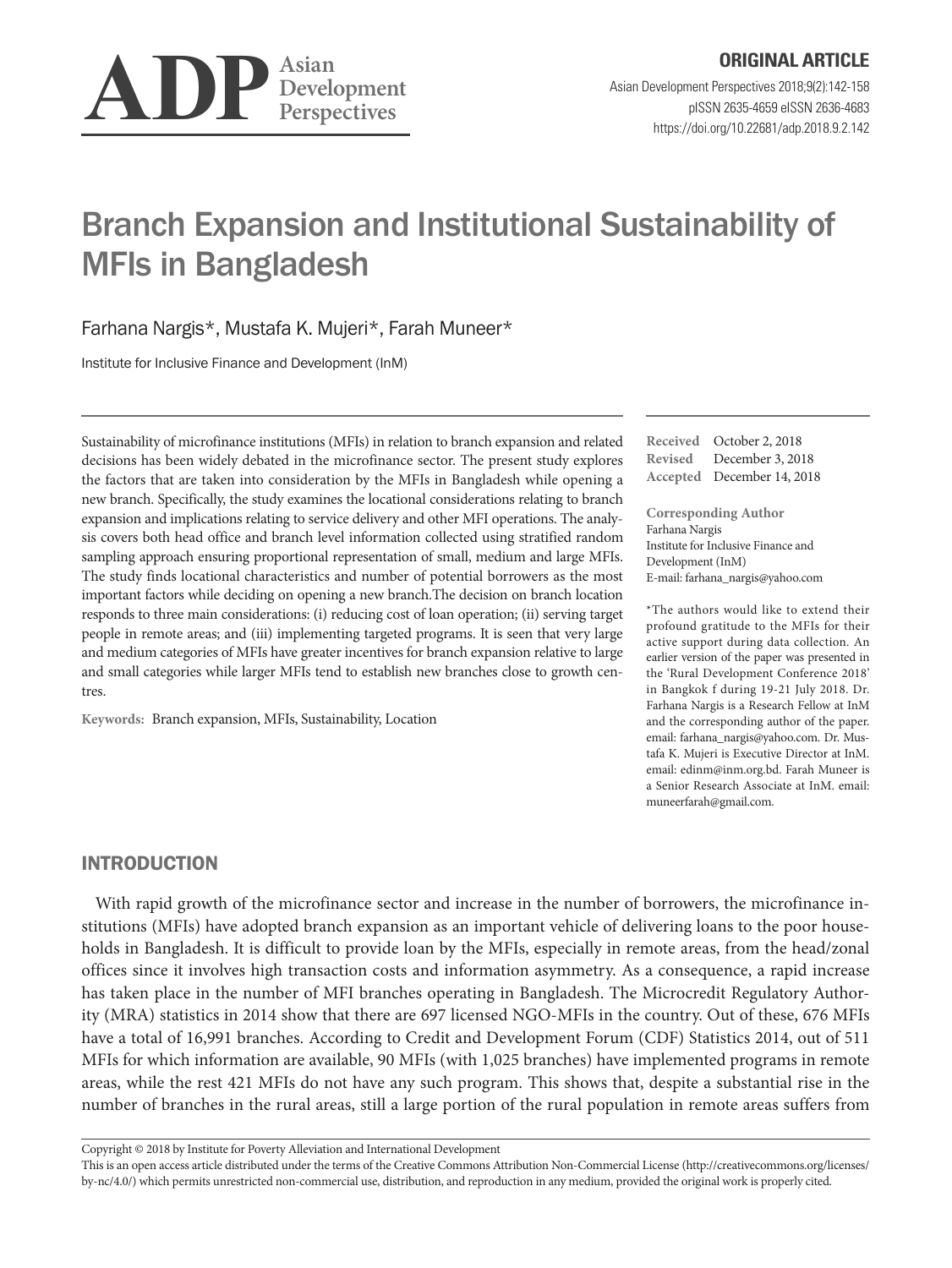lack of physical access to MFIs.

Additionally, the MFIs feel increasing pressure to achieve sustainability as the microcredit market becomes more competitive. The MFIs can expand their portfolio and achieve sustainability by increasing the outreach and providing financial services to a larger number of borrowers while at the same time fulfilling their social mission. In practice, the MFIs can achieve a significant scale of outreach by using three major pathways: (i) expansion of geographical coverage and widening the range of services; (ii) advocacy and partnerships with organizations working for similar causes enabling leveraging of partners' resources; and (iii) restructuring microfinance (MF) operations e.g. through merger and acquisition, franchising, growing existing operations, legal restructuring, strategic alliances and other means.

The location of MFI branches that offer financial services is one of the fundamental determinants of access to financial services by the poor. From the economic point of view, it would be rewarding for MFIs to invest in opening a new branch if the expected revenue from the branch exceeds its expected costs. However, such a strict economic logic may not be tenable in all cases if, for example, MFIs decide to promote social impact and the poor's welfare rather than economic returns alone. Such considerations would encourage MFIs to go to poorer regions or in locations where social impact would be maximised.

On the other hand, some branches may be established near the growth centres based on a different set of considerations.Thus, it is important for MFIs to understand the factors that should be taken into account while opening a new branch so that such decisions are both rational and create positive impact on the organization's efficiency and productivity. Thus, although there could be a differing set of determinants, the relevant questions are: what are the main reasons for branch expansion? What important factors MFIs take into consideration while taking decision on opening a new branch? How do they decide on its location? How an optimal decision can be made by the MFIs in these respects? These are some of the issues that have been examined in this study.

One must also realize that just opening a new branch is not enough, providing access to financial services to the poor residing in the locality requires time-consuming efforts and MFIs must have the capacity (both financial and organizational) to undertake these activities. Otherwise, the efforts towards opening new branches may become counter-productive which would require provision of subsidies/grants for operation or these may have to be merged with other branches or may have to be closed down. It is important, therefore, for the MFIs to take a rational decision regarding when to open a new branch or whether it would be efficient to serve a specific location by extending the coverage of an existing branch. As MFIs seek to reach as many poor people as possible, therefore, it is important to constantly look for possible cost reductions or reallocations in order to operate in an efficient and economically viable manner.

The present study investigates the above issues; in particular, the main thrust of the study is to explore the factors that are considered while deciding on opening a new branch by the MFIs. Specifically, the study examines the locational considerations (e.g. locating near a growth centre) relating to branch expansion and implications relating to service delivery and other MFI operations. The study analyses the perceptions about branch expansion decisions that can influence organizational structures to facilitate expansion. The impact of branch expansion on MFIs' long term sustainability and performance is also analysed in the study. Further, cost-effective ways of enhancing the outreach in remote areas e.g. alternative options to reach the unbanked low income people is examined. Finally, the study suggests optimal sizes of MFI branch coverage in terms of number of beneficiaries and other characteristics that could ensure greater branch sustainability.

# BRANCH EXPANSION AND MFIS: AN OVERVIEW

Now-a-days, alternative distribution channels such as automated teller machines (ATMs), internet banking and electronic delivery, mobile financial services are widely used in the banking sector. These alternative distribution channels might suggest a lower demand for branch offices. But the operation of the microfinance sector is not similar to that in the banking sector. It has no ATMs, internet banking facilities or other modern technolo-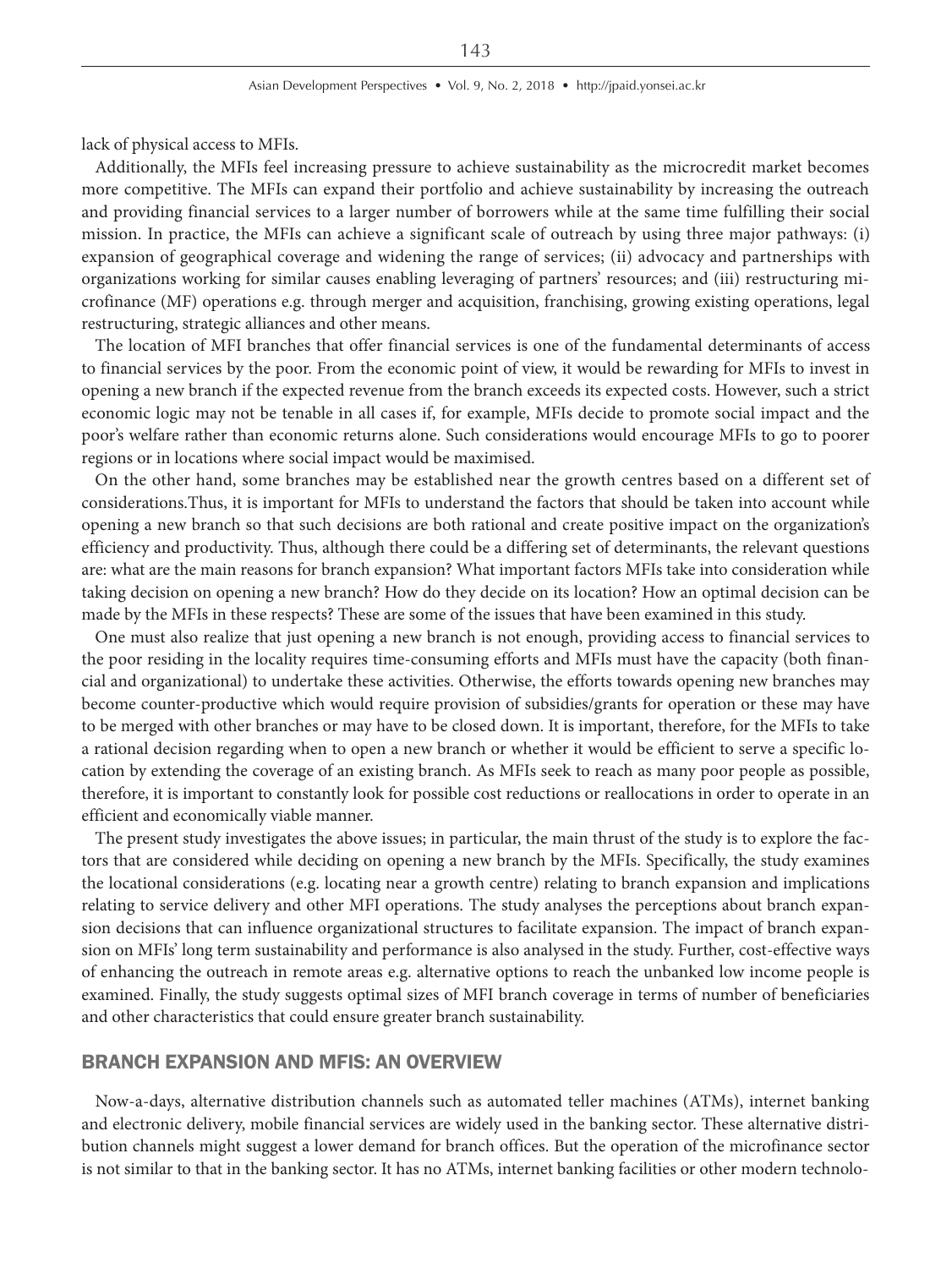

**Fig. 1.** Current Status of NGO-MFIs in Bangladesh. Source: MRA 2015, NGO-MFIs in Bangladesh, June 2015.

gies but MFIs are the most powerful driver of financial inclusion that leads to greater asset accumulation by the poor. At present, about 30 million poor which is more than half of the total number of the poor in the country, are in the financial folds of the MFIs. No other institutions, either public or private, have been as successful as MFIs to reach the poor with finance that helps them promote income and employment, and alleviate poverty.

The very large and large MFIs (top 20 MFIs in Bangladesh) have 71 percent of the market share among the MRA-licensed MFIs in terms of borrowers and 77 percent market share in terms of loans outstanding<sup>1</sup>. The market share of the two very large MFIs is 50 percent in terms of borrowers and 54 percent in terms of loan outstanding. In FY2016, top five MFIs (Grameen Bank, BRAC, ASA, TMSS, BURO Bangladesh) disbursed a total amount of Taka 662.61 billion and the total loan outstanding was Taka 396.75billion<sup>2</sup>. The equity of seven very large and large sized MFIs has already exceeded BDT 1 billion $^3$ .

All these numbers indicate that the microfinance sector in Bangladesh has achieved enough maturity and they can expand their branches at any place of choice. By expanding branches, MFIs can offer a greater array of financial products and services (e.g. savings, loans and microinsurance) to meet various needs of their borrowers who are poor and mostly rural, living outside the purview of the formal banks. Further, these services help the clients to smooth consumption in the face of vulnerabilities or shocks that challenge low income informal sector households that are excluded from the social safety net programs.

The number of branches of MFIs have steadily increased from 7,733 (469 MFIs) in 2005 to 15,609 (697 MFIs) in 2015, whereas the number of institutions has also increased during the same period (Figure 1). However, the concentration of NGO-MFIs in Bangladesh is high in economically advanced regions compared with the backward rural regions. In June 2010, Dhaka district had the highest concentration where more than 60 licensed NGO-MFIs had been operating. The lowest concentrations are observed in four districts i.e. Rajbari, Shariatpur, Bandarban and Rangamati where less than five NGO-MFIs licensed from MRA were operating.

# DRIVING FORCES OF BRANCH EXPANSION

Studies on branch expansion related to banks are widely available, but very few such studies exist for the mi-

<sup>&</sup>lt;sup>1</sup>MRA 2015, NGO-MFIs in Bangladesh, June 2015.

<sup>2</sup> Bangladesh Bank, Annual Report 2015-2016.

<sup>&</sup>lt;sup>3</sup>Based on analysis of data of MRA Report 2015, NGO-MFIs in Bangladesh, June 2015.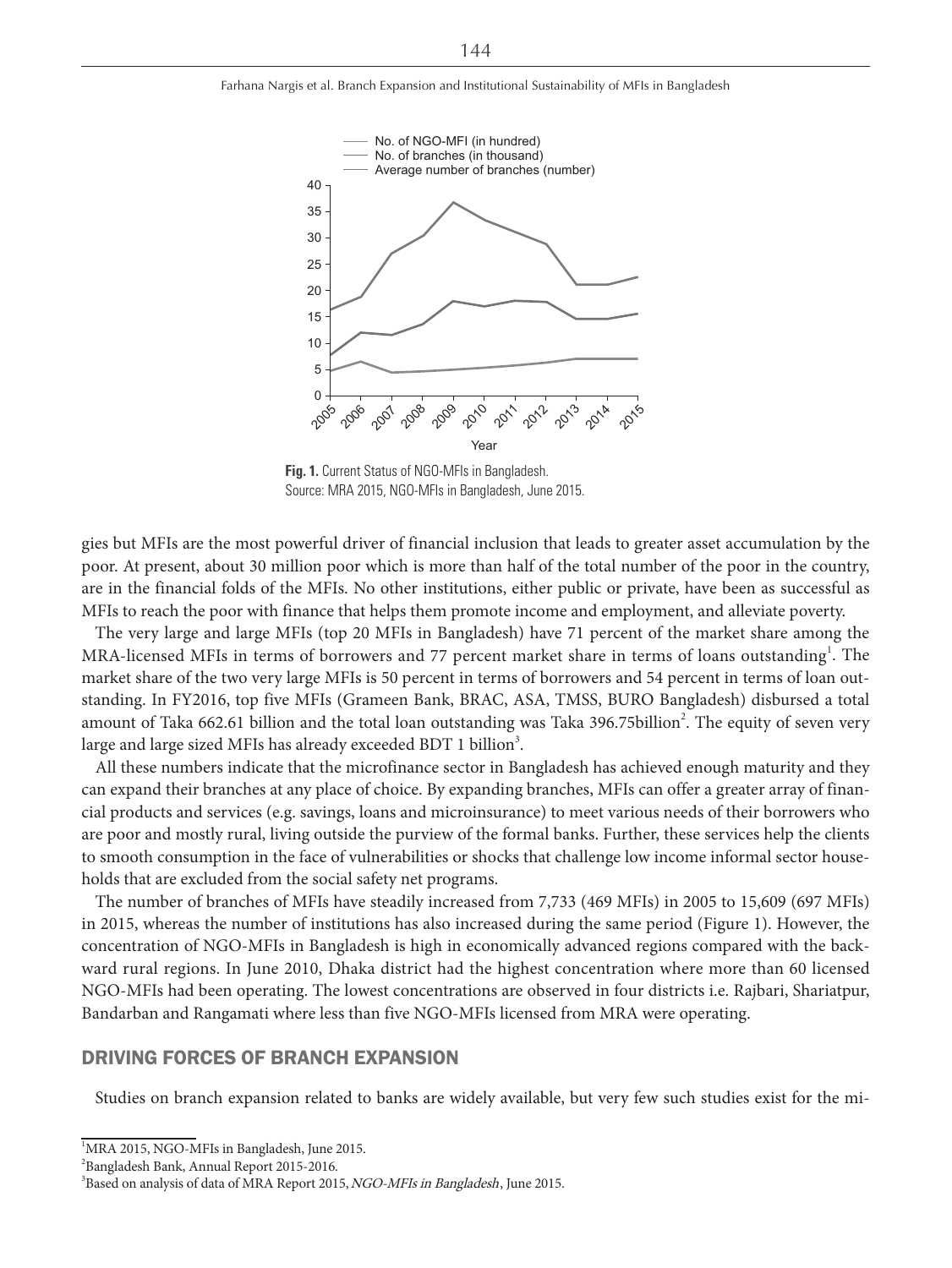crofinance sector. Burgess and Pande (2005), while examining the effects of bank branch expansion on poverty in India, suggest that branch expansion into rural unbanked locations significantly reduce rural poverty. They show that this effect is, at least partially, mediated through increased deposit mobilisation and credit disbursement by banks in the rural areas.

Zeller et al. (2001) argue that the branch placement of an MFI is dependent on four considerations: level of poorness of a district and potential demand for credit, costs, and risks. They discuss a number of district characteristics that influence these four dimensions. The possible role that district characteristics play and how this may depend on the logic and the goals the MFI wants to maximise are also analysed. Additionally, the effect of competition between different types of financial institutions is also taken into account.

In a rural American study, Nam and Ellinger (2008) focus on the relationship between branch expansion as a means of providing banking services and characteristics of financial institutions and markets. The study uses a nested logit model to analyse the characteristics to affect the expansion decision and location choice of commercial banks due to a two-level nesting structure for branch expansion decision. The decision for branch expansion by a bank has a two level nesting structure: the first decision is on branch expansion; and the second is on location e.g. whether to expand in a rural area or an urban area.

The advancement in communication technology has been a driving force in delivering remote banking services at low-cost. From this point of view, it is argued that branches are relatively expensive channels of delivering retail financial services (Orlow, Radecki and Wenninger 1996). However, Spieker (2004) highlights that bank branches are a highly effective and profitable distribution channel for retail services relative to other methods like the internet or call centres. He also identifies three factors that are mainly responsible for the increase in the number of branches. These are: (1) changes in bank branching laws; (2) branching may improve performance when it is well operated; (3) changes in economic and demographic conditions encourage branching in certain markets.

In a recent study in Peru, Vanroose (2015) shows that MFIs mainly go to regions that are less costly to serve and that have more dynamic markets. Furthermore, the probability of having an MFI is higher in districts with bank presence. This is also true for the presence of other MFI branches.

Carlson and Mitchener (2005) identify that the expansion of statewide branch banking in the US induces greater competition in states where it is permitted and improves the stability of the banking systems by removing weak and inefficient banks. Women's World Banking (2005) identifies some factors that are considered to evaluate the expansion strategies for MFIs. According to the study, when evaluating options, it is important to take into account market attractiveness; competitive positioning; fit and organization's ability to execute them. To determine which strategy is best for an institution, some key questions are considered:

**• Market attractiveness:** what is the size of the market and how quickly is it growing? How strong is the understanding of customer's needs and preferences?

- **Competitive positioning:** Are there barriers to entry?
- **Fit:** Does the expansion strategy fit with the mission of the organization?

**• Executability:** Does the organization have the capacity to make a substantial change?

In a recent study in Bangladesh, Sadeque (2015) examines the correlation between mushrooming of MFIs with customer dropouts. - He finds that one branch of DSK (Dusto Sastho Kendro) competes with a minimum of three branches, maximum of 22 and on an average 12 branches of other MFIs.

Koskela and Stenbacka (2000) suggest that greater competition decreases interest rates and increases the likelihood that borrowers are able to remain solvent and repay their loans. They also suggest that the introduction of competition may improve the stability of banking systems.On the other hand, Matutes and Vives (2000) argue that raising the level of competition causes an increase in failures as lower profits resulting from competition encourage banks to take on more risks.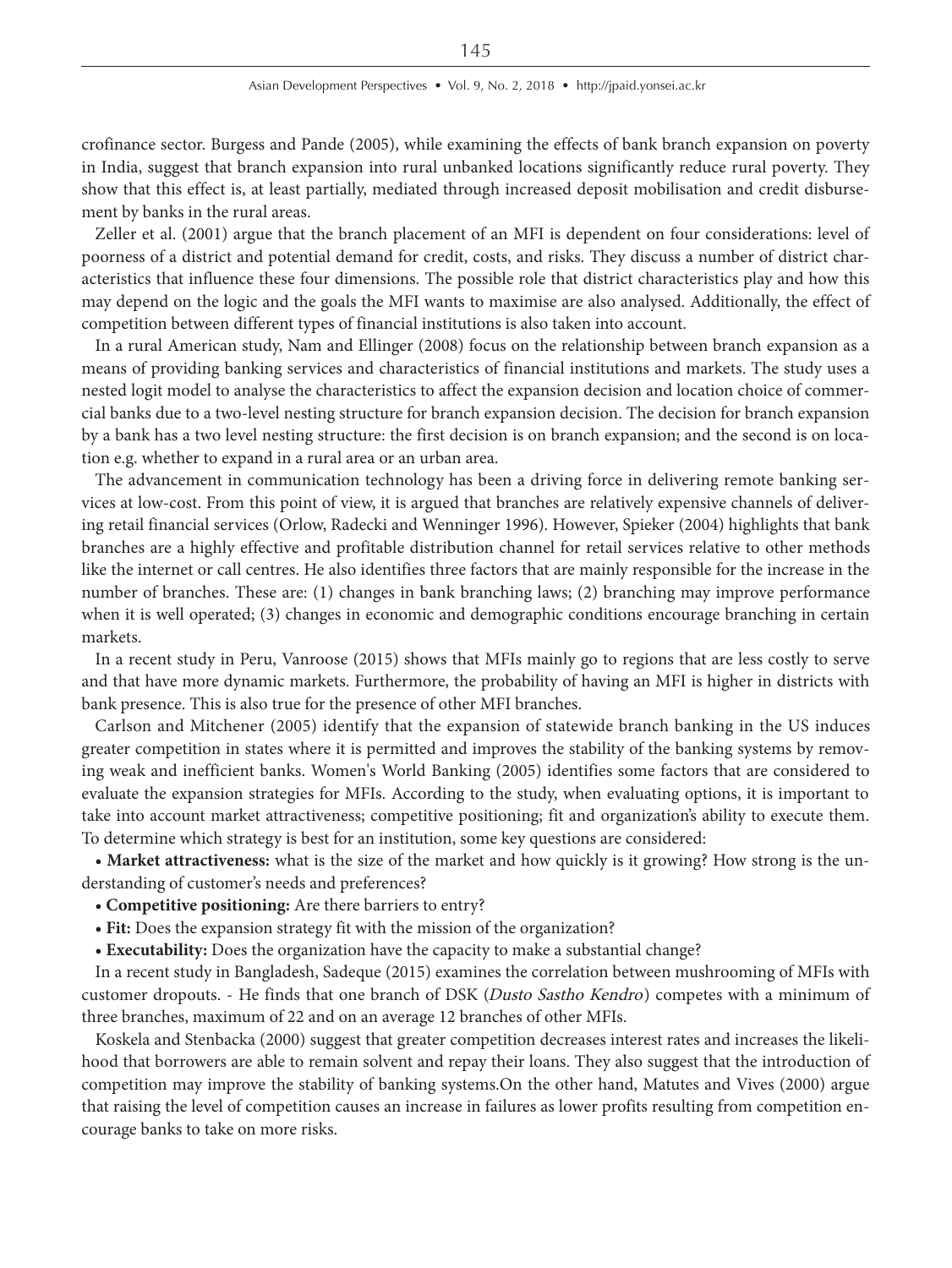# STUDY METHODOLOGY

### **Data Sources**

This study uses primary data from institutional level as well as from branch level collected through using a structured questionnaire. A stratified random sampling approach is adopted ensuring proportional representation of small, medium and large MFIs. For branch level analysis, the study collected data from 362 branches of 17 MFIs. A total of 55 MFIs are selected for institutional level analysis. The data collection procedure is shown in Figure 2 and the sample distribution from different categories of MFIs is shown in Table 1. In addition, some case studies are done especially relating to closed branches.

We have collected institutional level information from different categories of MFIs that have already received MRA licence and the data are collected for three financial years (2014 to 2016). The MFIs are categorised based on the number of borrowers (Table 1). We follow the range of borrowers for categorisation as used in MRA statistics<sup>4</sup>. However, in some cases, starting year information are also collected. We have collected financial data (including financial and non-financial income, expenditure including salary and benefits, other operating costs like rent, depreciation along with loan loss provision and also grants and donation). Along with these, we have also collected information on the total amount of loan outstanding and savings and the number of borrowers. However, for the analysis, we concentrate on revenue and expenditure. Besides, we have also collected information on how many branches are newly opened and closed during the survey years. The location of branches and perception related information are collected only for the year 2016.



**Fig. 2.** Data Collection Procedure

#### **Table 1.** Sample Selection of MFIs

|            | Range of borrowers | Head office |                               | <b>Branches</b>          |                                |  |
|------------|--------------------|-------------|-------------------------------|--------------------------|--------------------------------|--|
| Category   | (in lakh)          |             | % of respective<br>total MFIs | Number of head<br>office | Number of selected<br>branches |  |
| Very large | More than 5        |             | 60                            |                          | 33                             |  |
| Large      | 1-5                |             | 30                            |                          | 91                             |  |
| Medium     | $0.1 - 1$          | 25          | 20                            |                          | 225                            |  |
| Small      | $0 - 0.1$          | 21          |                               |                          | 13                             |  |
| Total      | $\cdots$           | 55          | $\cdots$                      |                          | 362                            |  |

Source: Author's calculations.

4 http://www.mra.gov.bd/images/mra\_files/Publications/vol2015.pdf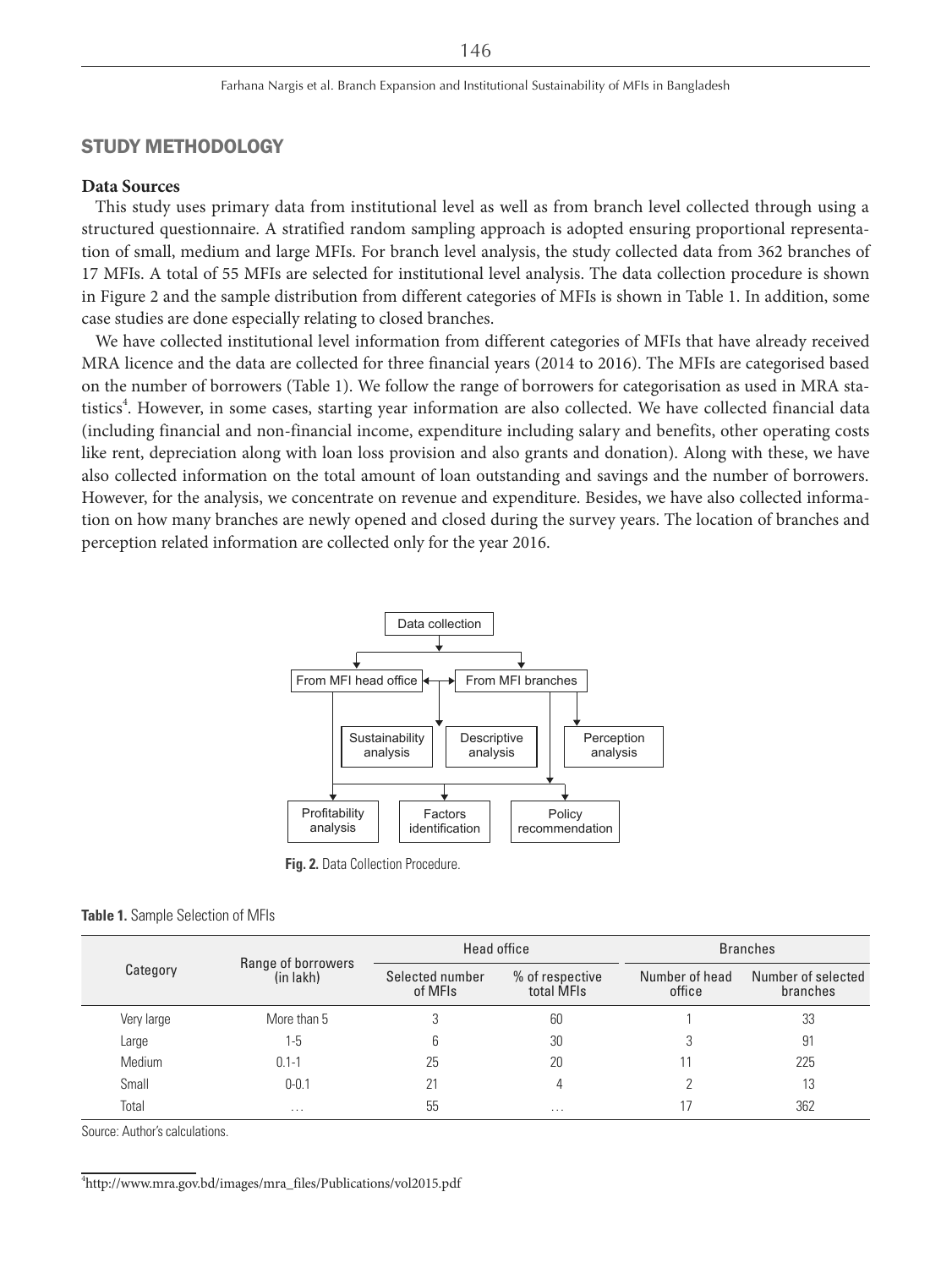#### **Data Analysis**

The head office and branch level data is the main source of information used for analysis. In the study, three categories of data analysis have been conducted to fulfil the research objectives: descriptive analysis, econometric analysis and composite score analysis. Based on the literature and findings from current statistics, this section gives an overview of the findings.

#### **Descriptive Analysis**

Descriptive statistical analysis issued to investigate the status of branches. However, for understanding the trends in selected MFIs, descriptive statistics (e.g. number of branches, speed of MFIs' expansion and so on) analysis has also been used.

#### **Sustainability Analysis**

The study explicitly addresses the issue of sustainability of MFIs that expand branches in the rural areas. Most of the MFIs target to reach the poor through financial instruments like loans, savings, insurance and they expand branches for fulfilling these objectives. It is held that microfinance programs will effectively work if the branches are sustainable. The cost of delivering the services to ultra-poor households is generally very high. Therefore, for increasing the client outreach it is important to know the sustainability status of branches that will help to design the program more efficiently for future growth (possibly in other regions with similar conditions). Such information is necessary to take organizational decisions like expanding existing operations, legal restructuring, strategic alliances, merging with other branches and so on. It is argued that 'unsustainable MFIs might help the poor now, but they will not help the poor in the future because the MFIs will be gone' (Schreiner 2000).

Here we attempt to draw some insights from head office and branch level data and assess operational sustainability. For the purpose, several factors have been identified that will affect operational sustainability of the branches as well as the head offices of MFIs.

Operational sustainability of microfinance institutions is probably the key dimension of microfinance sustainability. According to Meyer (2002), operational sustainability refers to the ability of the MFI to cover its operational costs from its operating income regardless of whether it is subsidised or not. Operational sustainability accompanies the concept of operational self sufficiency (OSS) which measures operating revenue as a percentage of operating and financial expenses, including loan loss provision expense and the like. If this ratio is greater than 100 percent, the MFI is covering all of its costs through own operations and is not relying on contributions or subsidies from donors to survive (Churchill and Frankiewicz 2006). The OSS in general includes all the cash costs of running an MFI, depreciation and the loan loss reserve. Sometimes, cash costs of funds are excluded from the analysis because 'those MFIs that begin to access the commercial financial markets and pay the cost of capital would look relatively worse than other institutions with the same costs and outreach, but who have remained reliant on donor capital to fund their portfolio'(UNCDF 2002). This applies due to the fact that some donor fund dependent institutions do not have the same financing cost as commercial MFIs. When an MFI becomes sustainable, it is no longer limited to donor funding. It can draw on commercial funding sources to finance massive expansion of its outreach to the poor people. Experience proves that microfinance can be operated sustainably, even with very poor borrowers. Sustainable MFIs can continue to operate even after grants or soft loans are no longer available.

The operational self sufficiency ratio is estimated in the following way:

$$
OSS = \frac{Operating\ Income}{Operating\ costs + loan\ loss\ provisions + financial\ cost}
$$

Where,

Operating income = Loan service income + income from client + other financial income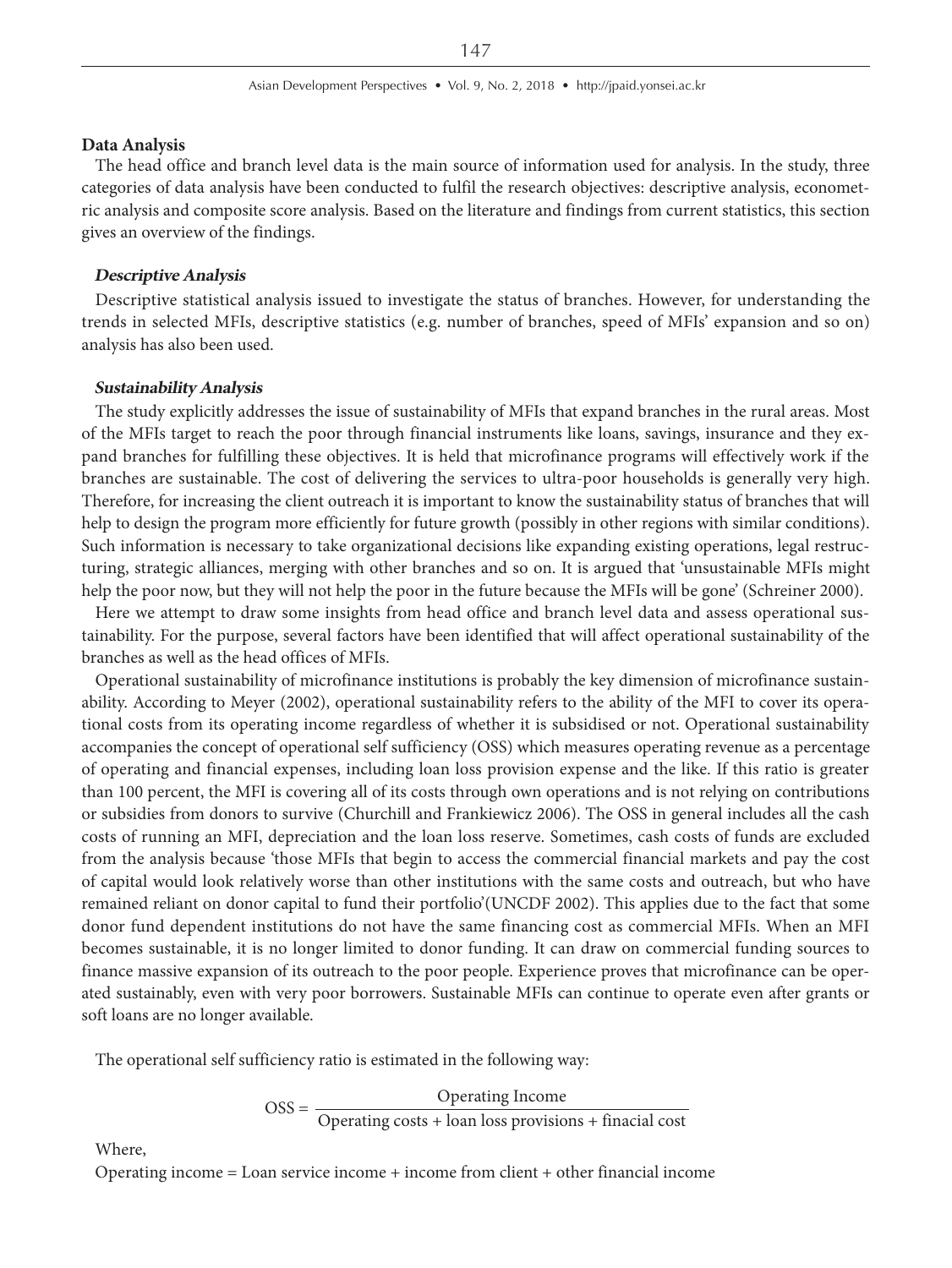Operating  $cost = Salary + administrative$  expenses + office rent + conveyance

Financial cost = Service charge from head office + saving interest expenditure + other financial expenses

As MFIs provide multiple microfinance services, they face various costs and generate revenues and growth. In this study, we calculate operating and net profits of MFIs. Operating profits can be calculated from operating income and operating expenses. While net profit can be calculated from revenue and expenses. For calculating operating income, we exclude grant and for calculating operating expenses we exclude loan loss provision and other related costs. The net profit comes from revenue and expenses. Revenue includes loan service income, income from clients, grants and other financial income, whereas expenses includes service charge from head office, saving interest expenditure, other financial expenditure, salary, administrative expenses, office rent, conveyance, depreciation, other expenses and loan loss provision.

#### **Composite Score Analysis**

While assessing the views of branch managers regarding branch expansion, we have collected a set of information. A total of six issues are combined together as scale variables. The issues relate to: branch operating system, cost effectiveness, market research, availability of skilled office staff and competition. If the branch manager has a positive response to the relevant question, we code them as one and similarly, for negative responses, we code them as zero. Considering the responses of the managers on these six items, a composite score is generated. Some previous studies also used this method to generate the composite score<sup>5</sup>. By analysing the composite score of different categories of MFIs, one can analyse the decision regarding opening or closing of a branch or to merge with other branches.

# RESULTS AND DISCUSSION

#### **Descriptive Branch Level Analysis**

One of the main objectives of this study is to analyse the reasons and identify the determinants of branch expansion of MFIs. However, before analysing the reasons we need to know key characteristics of branches related to their years of operation, characteristics of the employees of the branch, area characteristics of the branch and others. Our analysis shows that MFIs tend to appoint young branch managers; mostly around 35-39 years and around 95 percent of them are males. It is expected as one of the main activities of branch managers is to supervise the repayment collection from door to door of the beneficiaries. As it is a laborious job, MFIs tend to hire young male as branch managers. It is also important to note that the branch managers are educated and experienced in their field; they are graduates and have worked in the field of microfinance for an average of around 11 years. There is also a minimum difference in the years of operation of the branch. The branches of large MFIs are operating for about 15 years whereas, for the branches of small MFIs, this figure is about 13 years. One of the important observations about branch location is that majority of the branches tend to be located on plain land and this tendency is higher for the branches of very large and small MFIs. More than 90 percent of these branches are located in the plain land. On the other hand, for the large and medium MFIs around 80 percent and 86 percent of the branches are located in plain land respectively (Table 2). Also the small MFIs' branches tend to be closer to the upazila headquarters than the giant and medium MFIs and they also have the highest distance from another branch which is around 19 km. In contrast, the branches of very large, large and medium MFIs have more branch density. The nearest distance from another branch in these cases is about 10 km on average. This has also an impact on area coverage.

It is seen that each branch of small MFIs cover around 13 km on average, whereas the large and medium MFI branches cover around 9 km. It is expected because smaller MFIs have less branch density and hence they have more coverage area. However, to serve this large area they have lower number of employees. On an average, the

<sup>&</sup>lt;sup>5</sup>Hashemi, S. M., Schuler, S. R., & Riley, A. P. (1996). Rural credit programs and women's empowerment in Bangladesh. World Development, 24(4), 635-653.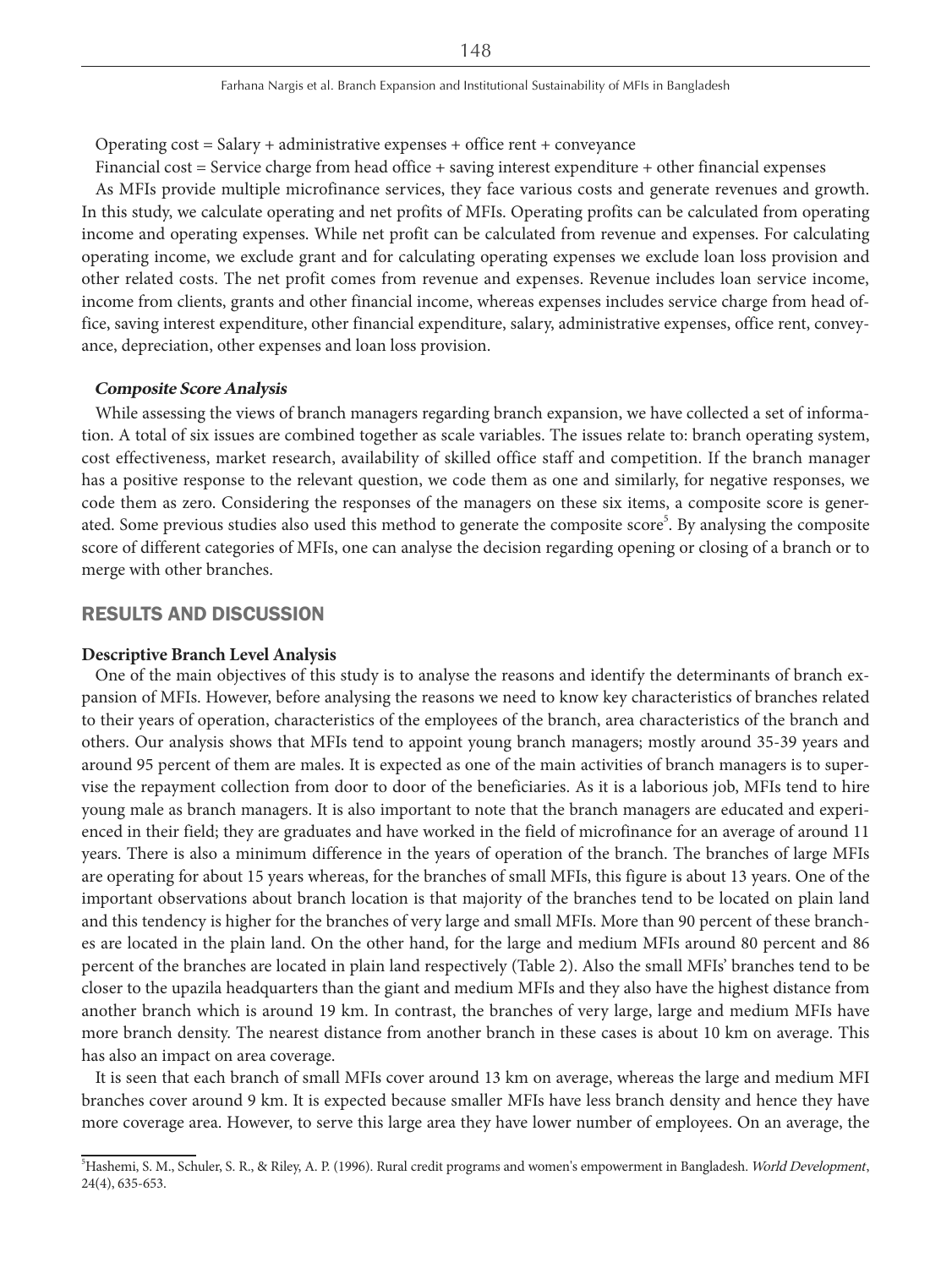| Indicator                                             | Very Large | Large    | Medium   | Small  | Total    |
|-------------------------------------------------------|------------|----------|----------|--------|----------|
| Branch characteristics (average value per branch)     |            |          |          |        |          |
| Age of branch manager (years)                         | 37.27      | 35.76    | 37       | 39.85  | 36.89    |
| Gender (male %)                                       | 100        | 95.60    | 95.11    | 100    | 95.84    |
| Schooling of branch manager (years)                   | 15.03      | 15.14    | 14.77    | 14.38  | 14.87    |
| Branch manager's experience in MFIs operation (years) | 11.44      | 8.98     | 11.90    | 9.77   | 11.05    |
| Number of training received by branch manager         | 3.12       | 3.54     | 5.47     | 7      | 4.81     |
| Age of branch (years)                                 | 15.59      | 12.26    | 12.61    | 13     | 12.81    |
| Locational characteristics (land type--plain land %)  | 93.33      | 79.75    | 86.16    | 91.67  | 81       |
| Distance from upazila headquarters (km)               | 7.58       | 5.96     | 7.71     | 5.42   | 7.22     |
| Distance from nearest MFI branch (km)                 | 9.85       | 10.82    | 10.32    | 18.85  | 10.71    |
| Branch coverage area (km)                             | 11.19      | 9.05     | 9.82     | 12.84  | 9.88     |
| No. of growth centres in the upazila                  | 11.28      | 8.59     | 14.73    | 19     | 13.15    |
| Distance from nearest growth centre (km)              | 2.85       | 2.77     | 2.21     | 1.43   | 2.38     |
| Number of other MFIs in branch area (within 5 km)     | 12.64      | 13.99    | 12.93    | 10.69  | 13.06    |
| Number of employees                                   | 8.44       | 9.37     | 7.57     | 3.61   | 7.96     |
| Performance indicators                                |            |          |          |        |          |
| Number of borrowers                                   | 4,449.60   | 2,170.79 | 1,271.98 | 296.76 | 1,752.58 |
| Number of savers                                      | 1,844.93   | 1,852.25 | 1.641.23 | 449.53 | 1,669.81 |
| Volume of savings (million Taka)                      | 7.60       | 10.49    | 8.30     | 1.47   | 8.54     |
| Average Ioan disbursement (million Taka)              | 197.20     | 53.85    | 49.08    | 10.49  | 62.40    |
| Average Ioan outstanding (million Taka)               | 21.99      | 8.07     | 14.61    | 3.35   | 13.1     |

**Table 2.** Information on Key Indicators of MFIs' Branches, 2016

Source: Field Survey.

branches of small MFIs employ around 3.6 persons whereas the branches of other three categories of MFIs employ around 8 persons to cover around 8-9 km. For large categories of MFI branches, the average number of borrowers is 14 times higher than small sized MFIs.The small size MFIs' branches disburse lower amount of loans (Table 2).

#### **Descriptive Head Office Level Analysis**

For the study, it is important to examine the basic characteristics of the MFIs based on their size. It is observed that the giant MFIs have a high tendency to open more branches compared with other sizes of MFIs. As expected, the larger the MFI the more branches they have opened. It is important to observe that the larger MFIs coverless area but more beneficiaries than the smaller MFIs. The giant and large MFIs cover on an average of 9 km with around 1,900 borrowers whereas medium and small MFIs cover 8 km with around 1,400 borrowers (Table 3). So it may be said that larger MFIs are more efficient in terms of serving more borrowers with less area coverage. The locational preferences of the MFIs are also different based on their size. However, all MFIs irrespective of their size tend to have more branches in plain areas. Though the giant and large MFIs have tried to cover the remote areas too, the numbers are insignificant compared with the number of branches they have established in plain areas. However, the medium and small MFIs have almost negligible numbers of branches in remote areas.

#### **Growth Rate of MFIs**

As mentioned earlier, the study categorises MFIs on the basis of number of borrowers. We have also observed that there is a strong positive relationship between the number of branches and number of borrowers. Therefore, it may be hypothesised that the more the number of borrowers, the more will be the growth rate of branch expansion of MFIs. Alternatively, the bigger the branches in terms of borrowers, the higher the growth rate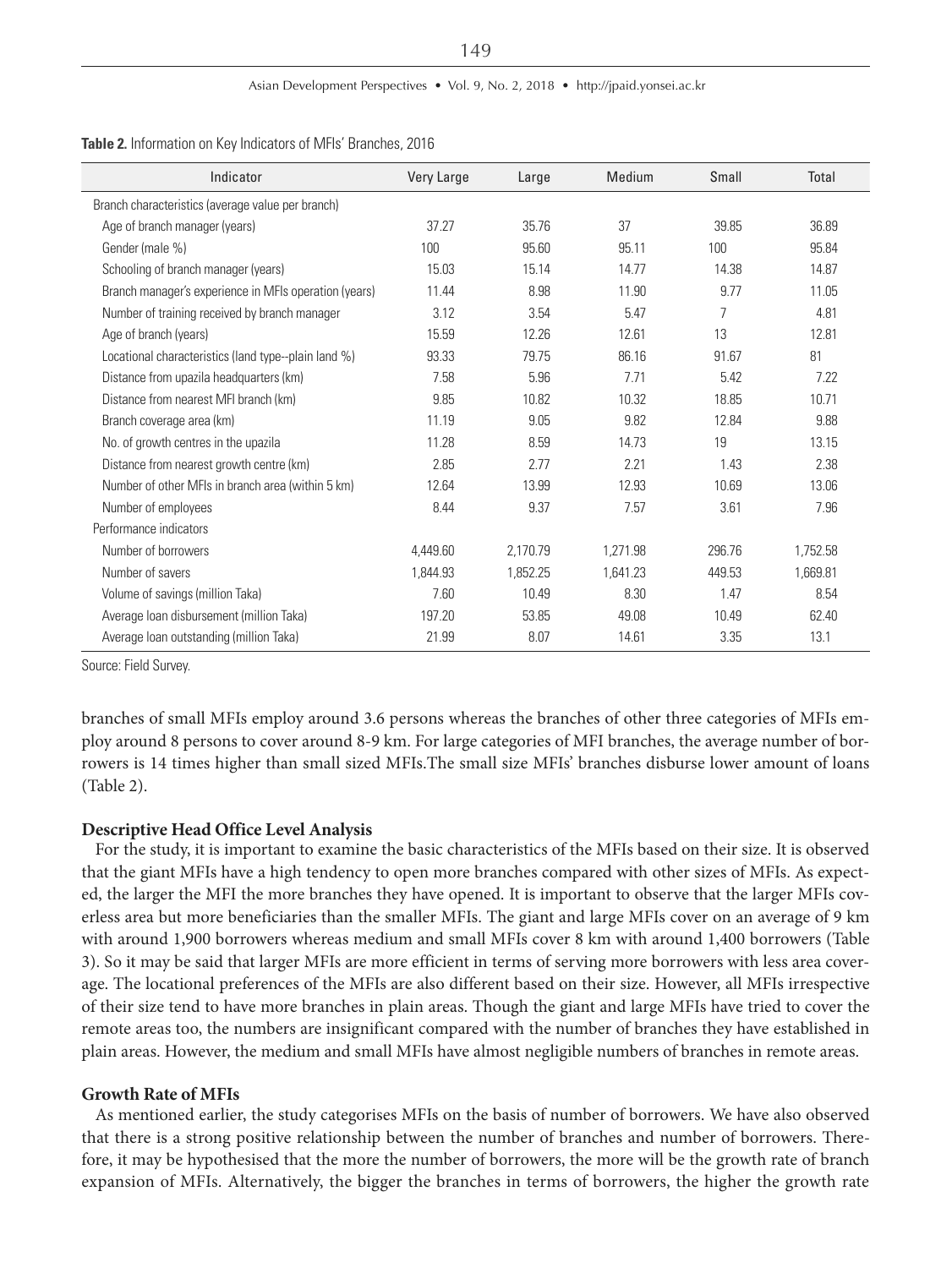| Indicator                                         | Very large | Large  | Medium   | Small    | Total    |
|---------------------------------------------------|------------|--------|----------|----------|----------|
| Average number of branches                        | 529        | 137    | 34.04    | 4.67     | 61.05    |
| Average number of closed branches                 | 1.00       | 12.00  | 1.50     | 1.00     | 3.00     |
| Average number of new branches                    | 32.66      | 12.00  | 6.05     | 2.57     | 8.82     |
| Average area covered (km)                         | 7.66       | 10.33  | 8.2      | 9.66     | 8.96     |
| Average distance for branches in urban areas (km) | 10.33      | 10.33  | 7.24     | 8.2      | 8.17     |
| Average distance for branches in rural areas (km) | 8.67       | 10.4   | 11.30    | 12.77    | 11.59    |
| Average borrower coverage (no.)                   | 1.931.33   | 1.802  | 1.697.68 | 1,305.47 | 1,586.42 |
| Average no. of branches in <i>char</i> areas      | 36         | 12.67  | 2.96     | 0.19     | 4.76     |
| Average no. of branches in riverine areas         | 14         | 5      | 1.72     | 0.24     | 2.18     |
| Average no. of branches in islands                | 1.66       | 1.5    | Ŋ        | 0        | 0.25     |
| Average no. of branches in <i>haor</i> areas      | 15         | 4      | .24      | .047     | 1.38     |
| Average no. of branches in hilly areas            | 13.33      | 3.5    | 1.04     | .19      | 1.65     |
| Average no. of branches in plain land             | 453        | 107.66 | 23.84    | 3.952    | 48.8     |

**Table 3.** Head Office Information about Branches of MFIs, 2016

of opening new branches. In reality, the analysis shows that giant MFIs have the lowest growth rate of branch expansion at around 7 percent. It is obvious because giant MFIs in the sample have been operating for an average of 27 years and, during this long span of time, they have opened on an average 530 branches. Therefore, the scope of expansion of giant MFIs is somewhat saturated. On the other hand, the medium MFIs have the highest growth rate, which is around 22 percent. The data in the sample show the medium MFIs have so far opened 131 branches. So it seems that they are still at a high growth stage. The small MFIs have the lowest growth rate of around 10 percent. It is because small MFIs have limited availability of funds which is necessary to set up new branches.

# **Reason for Branch Expansion by MFIs' Categories**

Although different categories of MFIs have different growth rates but all of them have a tendency to expand the number of branches. As microfinance market becomes more competitive, MFIs feel increasing pressure to achieve and sustain growth. A crucial driver of success and sustainability, growth allows MFIs to expand their portfolio by providing financial services to a larger number of customers while, at the same time, fulfil their social mission. To serve a large number of clients, expanding the number of branches are still one of the effective traditional ways considered in Bangladesh. The crucial issue is: why the MFIs decide to expand branches? Obviously 'one-size-fits-all' strategies do not work as there are differences among MFIs in terms of the revenues, expenses, profits, number of borrowers, operational strategies, area coverage and many other characteristics. We have surveyed the MFIs about their rationale for branch expansion. Table 4 provides some results. As expected, the results are different for different MFIs depending on their size.

The giant MFIs report that they perceive economic profitability as the main reason for expanding branch. In other words, if opening a new branch is not profitable they will not go for it. On the other hand, the large, medium and small MFIs expand branches because they think it becomes expensive to continue the operation of the existing branch if they do not open new branch in a new place. May be initially it might not be profitable to operate the new branch for these MFIs but they are still eager to open because they do not want to increase the operating cost of existing branches. Around 40 percent of large and medium MFIs and 32 percent of small MFIs report this as the main reason for branch expansion. It is important to note that large and medium MFIs also expand branch for operating new programs. Around 20 percent and 8 percent of large and medium MFIs respectively report this reason, whereas small MFIs do not consider such a factor. This is expected because it is not cost effective for small MFIs to open a new branch just to operate a new program, whereas large MFIs may afford to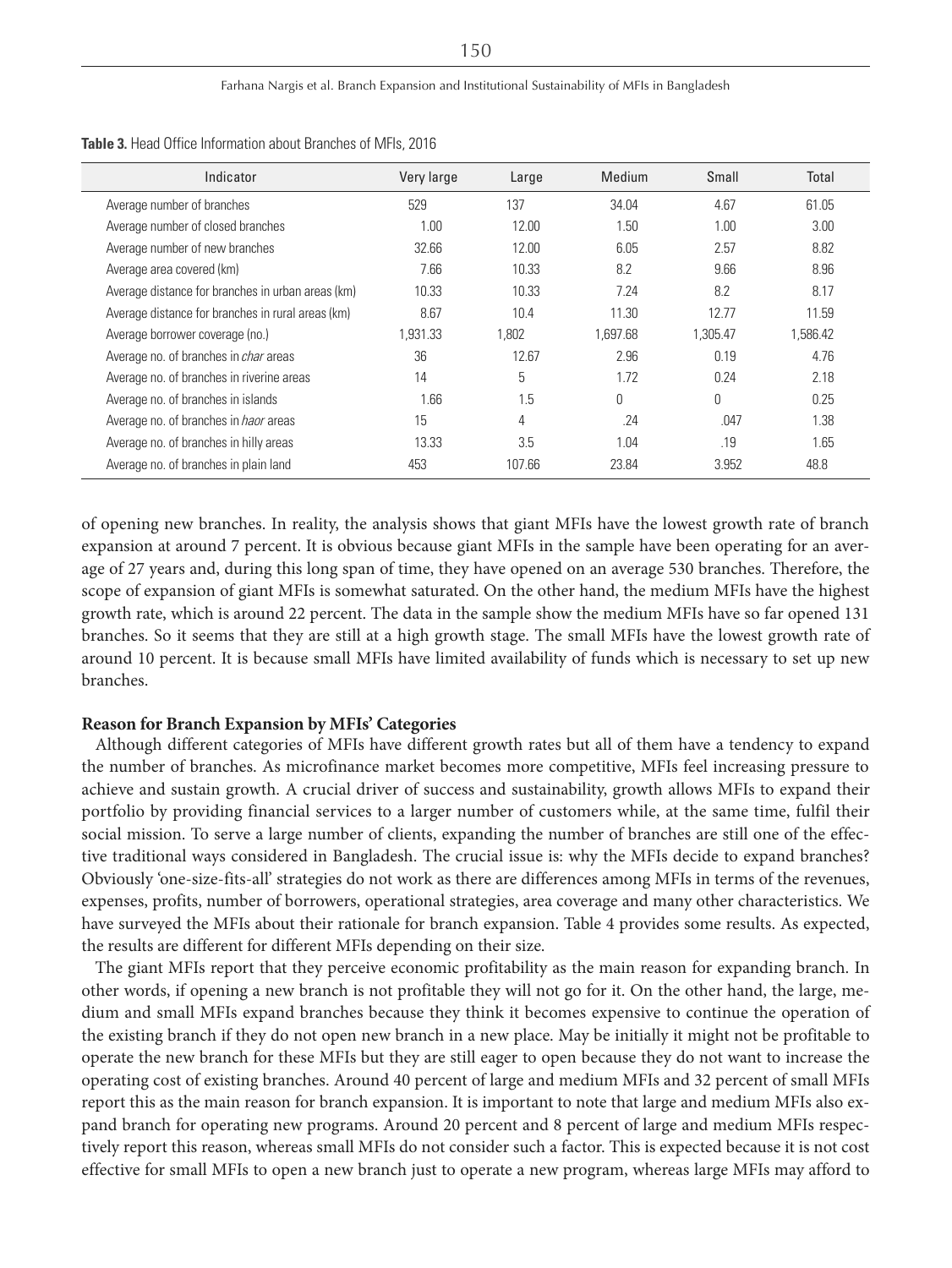| SI. no | <b>Main Reason</b>                                           | Very large MFIs | Large MFIs | <b>Medium MFIs</b> | <b>Small MFIs</b> |
|--------|--------------------------------------------------------------|-----------------|------------|--------------------|-------------------|
|        | Economically profitable (%)                                  | 46.33           |            |                    |                   |
|        | Achievement of aim of organization (%)                       | 33.33           |            |                    | 11                |
| 3      | Provide financial services for reducing poverty (%)          | 20.33           |            |                    |                   |
|        | Expensive to operate from nearest branch (%)                 |                 | 40         | 42                 | 32                |
| 5      | Provide economic services in remote areas (%)                |                 | 40         |                    |                   |
| b      | For operating new programs (%)                               |                 | 20         | 8                  |                   |
|        | Expansion of service area (%)                                |                 |            |                    | 21                |
| 8      | Increase organization value (%)                              |                 |            |                    |                   |
| 9      | Marginal people involved in various programs (%)             |                 |            | R                  |                   |
| 10     | Increase number of members (%)                               |                 |            |                    |                   |
|        | Poverty reduction and employment generation (%)              |                 |            |                    | 16                |
| 12     | High loan demand in the area (%)                             |                 |            |                    | 16                |
| 13     | Reducing transportation cost of members for getting loan (%) |                 |            |                    | 5                 |

**Table 4.** Reasons for Branch Expansion by MFIs Categories

Source: Field Survey.

#### **Table 5.** Main Factors Governing Branch Expansion by MFIs

| Factor                                           | Very large | Large  | Medium | Small | Total |
|--------------------------------------------------|------------|--------|--------|-------|-------|
| Establishing near to growth centres              | 100        | 83.33  | 76.00  | 61.90 | 72.73 |
| Cost effectiveness                               | 100        | 100.00 | 96.00  | 80.95 | 90.91 |
| Market research                                  | 100        | 100    | 96.00  | 80.95 | 90.91 |
| Follow institutional policy for branch expansion | 100        | 100    | 84.00  | 61.90 | 78.18 |

Source: Field Survey.

open a branch for operating a new program. Another important observation from the results is that around 16 percent of small MFIs point out poverty reduction and employment generation are important reasons for branch expansion whereas other MFIs do not perceive this factor. This may be due to the fact that small MFIs initially want to increase their value and goodwill by serving the poor people. Initially profit generation may not be their prime objective. The giant and large MFIs have already established their goodwill. Hence, they can afford to look for profitability while they intend to open a branch.

#### **Factors Governing Opening of New MFIs' Branches**

So far we have observed why the MFIs opt for opening a new branch. It is also important for the study to analyse the factors that the MFIs consider while they decide to open a branch. The giant and large MFIs tend to establish new branches near to the growth centres. All the giant MFIs intend to open the new branch near the growth centre. For the large MFIs, this figure is 83 percent (Table 5). On the other hand, for medium and small MFIs this factor seems not that important. For small MFIs, only 61 percent of new branches are established considering the location of growth centres. Cost effectiveness is important for the giant and large MFIs while establishing a new branch. Almost all MFIs of giant and large category mention this factor to be an important one. On the other hand, 80 percent of small MFIs do cost effective analysis while deciding on opening a new branch. Similar results can be found in the case of market research. For small MFIs, 80 percent of the new branches are opened after conducting demand analysis of the beneficiaries whereas for the MFIs of other categories market research before establishing a branch is a norm. Another important observation from the analysis is that medium and small MFIs have lower tendency to follow any institutional guidelines while opening a new branch.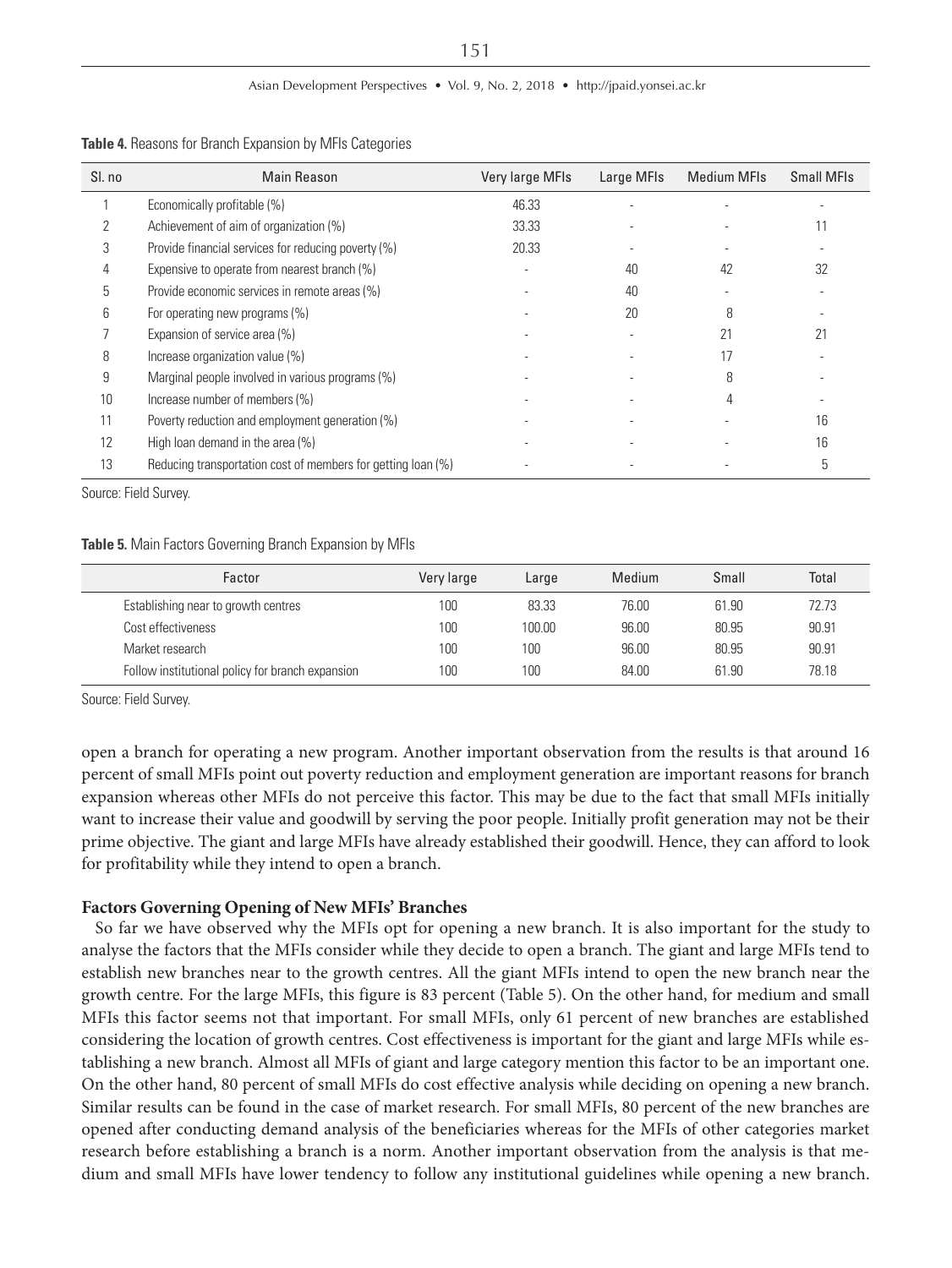Around 84 percent and 62 percent of the medium and small MFIs respectively have followed specific policies while opening branches. On the contrary, it is a regular practice of the giant and large MFIs to maintain institutional policy guideline for opening a branch.

#### **Alternative Options for Branch Expansion: Perspective of MFIs**

In several countries like India or countries in Latin America, MFIs have been adopting greater use of technological solutions (like mobile phones) to minimise the cost of transactions with customers. The low cost facilitates the MFIs to serve a larger number of poor households who are financially excluded. However, even though there can be significant benefits of operating branches through mobile banking, the present study shows low preference of MFIs to adopt such technological solutions. In the sample, the majority of MFIs never managed lending and borrowing activities with mobile banking. However, around 14 percent of the small MFIs have adopted mobile technology. This may be expected in the case of small MFIs since they have greater operating areas with lower number of employees. However, it is important to note that, although large and medium MFIs have almost no experience in operating the financial activities using mobile services, around 18 percent of these groups think that this may be a profitable option rather than opening a new branch as it can reduce transaction costs and save time. Some MFIs also think that operating branch activities through mobile phones would reduce direct communications with the beneficiaries which may increase the risk of loan default.

# **Composite Score Analysis: Perceptions of Branch Managers**

The study has collected responses of the branch managers that can be used to analyse the perceptions of branch managers about branch expansion. We report the results in Table 6. To identify the perceptions, six indicators are used and branch managers provided information on present conditions of their branches and shared views regarding branch expansion. The indicators are related to profitability, establishment place, skilled manpower, locational loan demand, loan disbursement capacity and competition. The respondents are classified as 'agreed with expansion' if he/she has a positive score (coded as one) and 'disagreed with expansion' if he/she has

| SI. No. | Indicators                                                                                        | Very large | Large | Medium | Small | Total |
|---------|---------------------------------------------------------------------------------------------------|------------|-------|--------|-------|-------|
|         | Do you think that the branch is located at the right place? (Yes %)                               | 96.88      | 95.24 | 96.88  | 91.67 | 96.31 |
|         | Is it profitable to operate this branch? (Yes %)                                                  | 100        | 83.72 | 84.00  | 83.33 | 85.39 |
| 3       | Do you think that skilled workers are not available due to remote<br>location? (Yes %)            | 81.25      | 76.19 | 90.63  | 83.33 | 86.08 |
| 4       | Do you think that the branch canfulfilpoor people's loan/savings<br>demand? (Yes %)               | 71.88      | 82.14 | 86.16  | 50    | 82.67 |
| 5       | Does your organization have enough ability to provide adequate<br>$loan?$ (Yes %)                 | 100        | 98.82 | 87.95  | 50    | 90.34 |
| 6       | Is the number of customers of your branch low due to presence of<br>other MFIs' branches? (Yes %) | 37.50      | 44.71 | 52.68  | 58.33 | 49.43 |

**Table 6.** Perception of Branch Manager on Branch Expansion (% of branch managers responding positively)

\*1 (Yes) = positive response, 0 (No) = negative response.

Source: Field Survey.

**Table 7.** Aggregate Score of Branch Expansion for MFIs

|              | Very large     | Large                                              | Medium                 | Small | Total               |
|--------------|----------------|----------------------------------------------------|------------------------|-------|---------------------|
| <b>Score</b> | $\sim$<br>4.0/ | $\overline{\phantom{a}}$<br><br><u>.</u><br>7. / J | $\sim$<br>- uv<br>4.JU | טו.⊤  | $\sim$<br>╰<br>4.JU |

Source: Field Survey.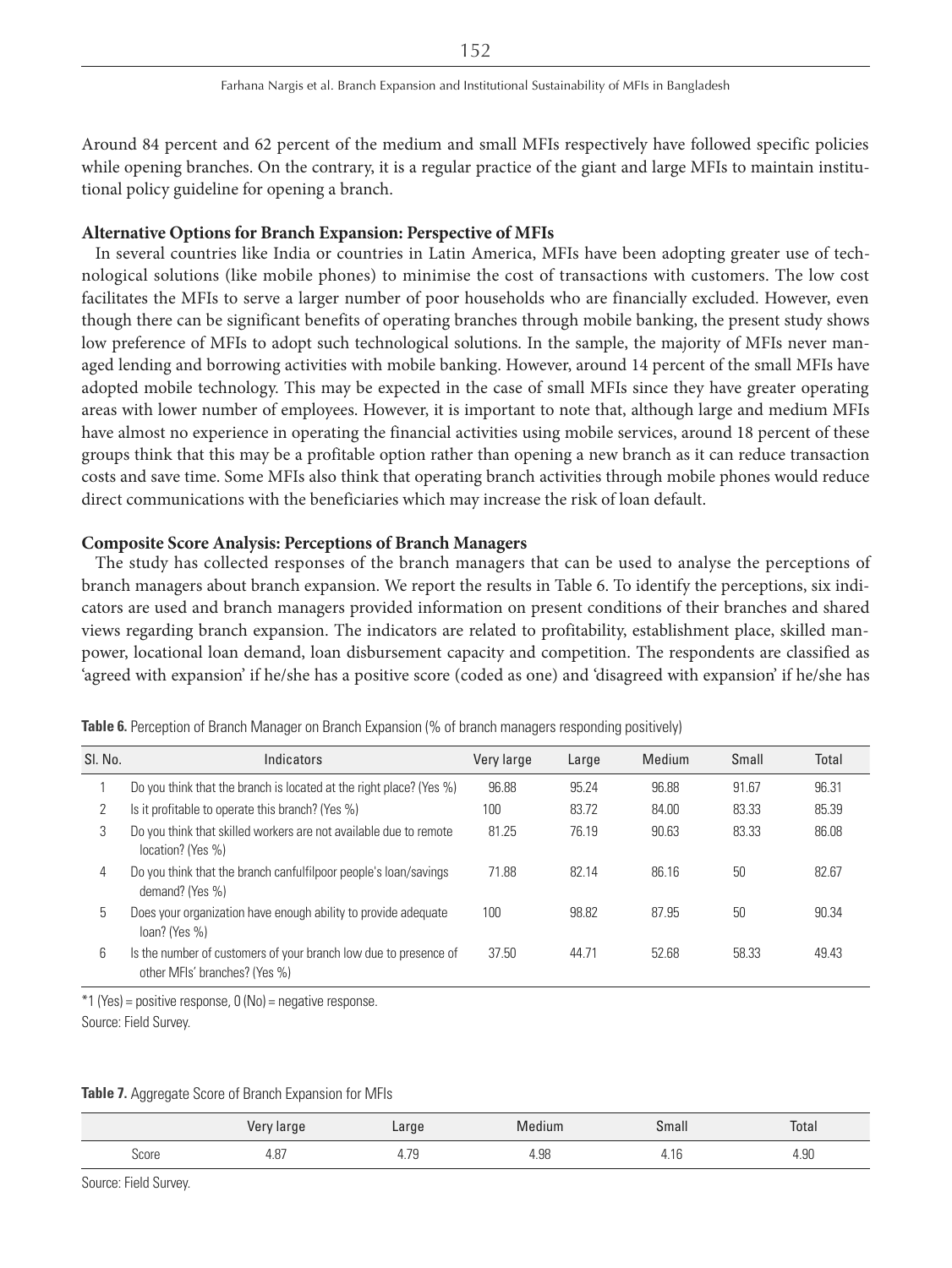a negative score (coded as zero). Finally, we sum up all the scores in Table 7. If a branch manager agrees to all the questions, a score of six is generated and he/she is classified as 'highly agreed with expansion' and vice versa.

The analysis shows that MFIs' branch managers of all categories respond positively (around 96 percent) regarding right place of establishment of their branches. The majority (83 percent) of small categories of MFIs operate under profitable conditions at the branch level. In the case of large MFIs, all sampled branches are in profitable conditions. As many of the branches work in remote areas, skilled and efficient workers are not available in these branches; positive responses are relatively high in the case of medium categories of MFIs branches. This shows that availability of skilled workers is not a big constraint for large categories of MFIs branches. Only 50 percent of small categories of MFIs branches respond positively regarding fulfilling the poor people's loan/ savings demand. Regarding competition from branches of other MFIs, only 37 percent of the very large MFIs' branches respond positively relative to 58 percent for small MFIs and 53 percent for medium MFIs (Table 6).

From Table 7, it can be said that, although small categories of MFIs branches hold a lower score for branch expansion decision, almost all categories show significant positive attitude towards branch expansion. This suggests that all categories of MFIs branches have a demand for branch expansion. But very large and medium categories of MFIs have higher demand for branch expansion compared with the large and small categories of MFIs branches.

# **Operational Self Sufficiency (OSS)**

Sustainability in general means the ability of a program to continuously carry out services and activities in pursuit of its specific goals. For an MFI, this would mean the ability to continue operating as a development financial institution for the rural poor (Khandker and Khalily 1995). Since MFIs view their financial services as profitable businesses, it is necessary to constantly look for possible cost reductions or reallocations for operating the institutions more profitably and in economically viable manner. For a better understanding of the profitability and sustainability, ratio analyses are often used. For this study, operational self sufficiency ratios of branches as well as head offices are estimated. Unlike many other studies, this study does not consider grants and donations as income of MFIs while estimating the OSS. Table 8 gives the results of OSS of MFIs branches and Table 9 gives similar results of MFIs head offices.

The OSS measures operating revenue as a percentage of operating and financial expenses, including loan loss provision expense and the like, which is mentioned in the discussion on methodology. If this ratio is greater than 100 percent, the MFI is covering all of its costs through own operations and is not relying on contributions or subsidies from donors to survive (Churchill and Frankiewicz 2006).

We find that OSS is higher for very large MFIs branches. In 2016, the OSS for our sampled branches is lower for small categories of MFIs which is less than one (Table 8). If we look at the individual components, the operating income and operating cost are also higher for large sized MFIs' branches and lowest for small sized MFIs' branches. These findings indicate that the very large, large and medium categories of MFIs' branches operate

| Branch category | 0SS <sup>a</sup> | Operating income (million Tk.)<br>(except grant) | Operating cost<br>(million Tk.) | Financial cost<br>(million Tk.) | 11P <sup>b</sup><br>(million Tk.) |
|-----------------|------------------|--------------------------------------------------|---------------------------------|---------------------------------|-----------------------------------|
| Very Large      | 2.51             | 9.86                                             | 2.62                            | 1.09                            | 1.34                              |
| Large           | 1.70             | 6.95                                             | 2.21                            | 2.11                            | 0.10                              |
| Medium          | 1.43             | 5.34                                             | 1.89                            | 1.79                            | 0.54                              |
| Small           | 0.61             | 0.83                                             | 0.82                            | 0.20                            | 0.37                              |
| Total           | .57              | 6.00                                             | 2.00                            | 1.75                            | 0.51                              |

**Table 8.** Operating Self-Sufficiency of MFIs' Branches, 2016

Source: Author's calculation from branch level data.

Note: <sup>a</sup>OSS stands for Operational Self Sufficiency; <sup>b</sup>LLP stands for Loan Loss Provision.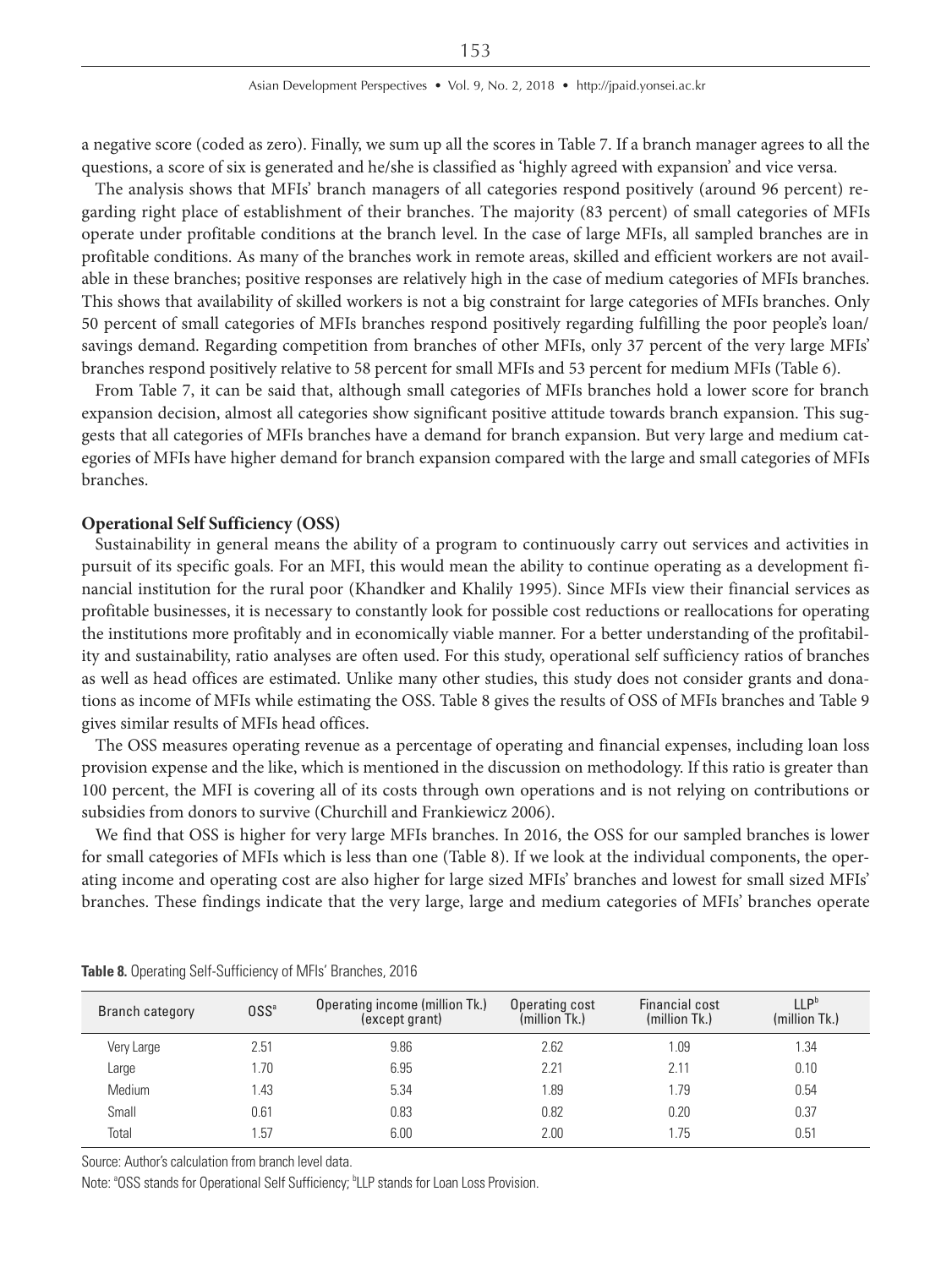| MFI category        | 0SS <sup>a</sup> | Operating income (million Tk.)<br>(except grant) | Operating cost<br>(million Tk.) | Financial cost<br>(million Tk.) | II P <sup>b</sup><br>(millionTk.) |
|---------------------|------------------|--------------------------------------------------|---------------------------------|---------------------------------|-----------------------------------|
| Very large MFIs (3) | 1.39             | 3590                                             | 1240                            | 1140                            | 154                               |
| Large MFIs (6)      | 1.21             | 552                                              | 271                             | 198                             | 15.9                              |
| Medium MFIs (24)    | l.09             | 120                                              | 66.9                            | 36.8                            | 4.43                              |
| Small MFIs (21)     | 0.92             | 8.83                                             | 5.30                            | 2.24                            | 2.68                              |
| Total MFIs (54)     | .06              | 318                                              | 131                             | 103                             | 13.5                              |

#### **Table 9.** Operating Self-Sufficiency of Head Offices of MFIs

Source: Author's calculation from branch level data.

Note: <sup>a</sup>OSS stands for Operational Self Sufficiency; <sup>b</sup>LLP stands for Loan Loss Provision. Figures in parentheses in the first column refer to number of MFIs in the sample.

**Table 10.** OLS Regression on Determinants of Branch Expansion

| <b>Estimated coefficient</b> |
|------------------------------|
| $0.0001522$ ***              |
| $-5.97e-11***$               |
| $-1.398***$                  |
| 0.300                        |
| 0.0142                       |
| $-3.77e-08**$                |
| 0.143                        |
| 54                           |
| 0.604                        |
|                              |

more effectively compared with the small MFIs' branches.

In the case of head offices, similar findings are given in Table 9. The large and medium categories of MFIs have lower OSS compared with the very large size of MFIs. Other indicators such as operating income, operating costs and financial costs show similar trends (Table 9).

#### **Determinants of Branch Expansion**

One of the objectives of this study is to investigate the important factors that MFIs consider while deciding on opening a new branch. We have conducted an OLS regression to investigate the determinants of branch expansion. We have collected information on whether the sampled MFIs have opened new branches in 2015-16 and how many branches they have opened. The regression gives us the results of variables influencing the intensity of opening new branches by MFIs. The number of new branches in 2015-16 is the dependent variable in the regression. We have set some independent variables based on the literature and the experience we gathered from the field survey. Through this regression, we have also investigated why some MFIs have opened more new branches than others. The regression results are given in Table 10. It is found that number of borrowers is an important factor while deciding on opening a branch. The MFIs that have expended more branches have more borrowers. The positive sign of the coefficient of the number of borrowers variable and the negative sign of the coefficient of its square together imply that the intensity of branch expansion initially increases with the number of borrowers, but it does so at a decreasing rate and beyond a certain borrower number, the number of new branches may actually decline. Our results show both the coefficients are significant. The regression results also show that location is an important factor while opening a branch. The MFIs that have fewer branches in *haor* areas have expanded more in terms of branches in 2015-16 and the result is significant. On the other hand, having more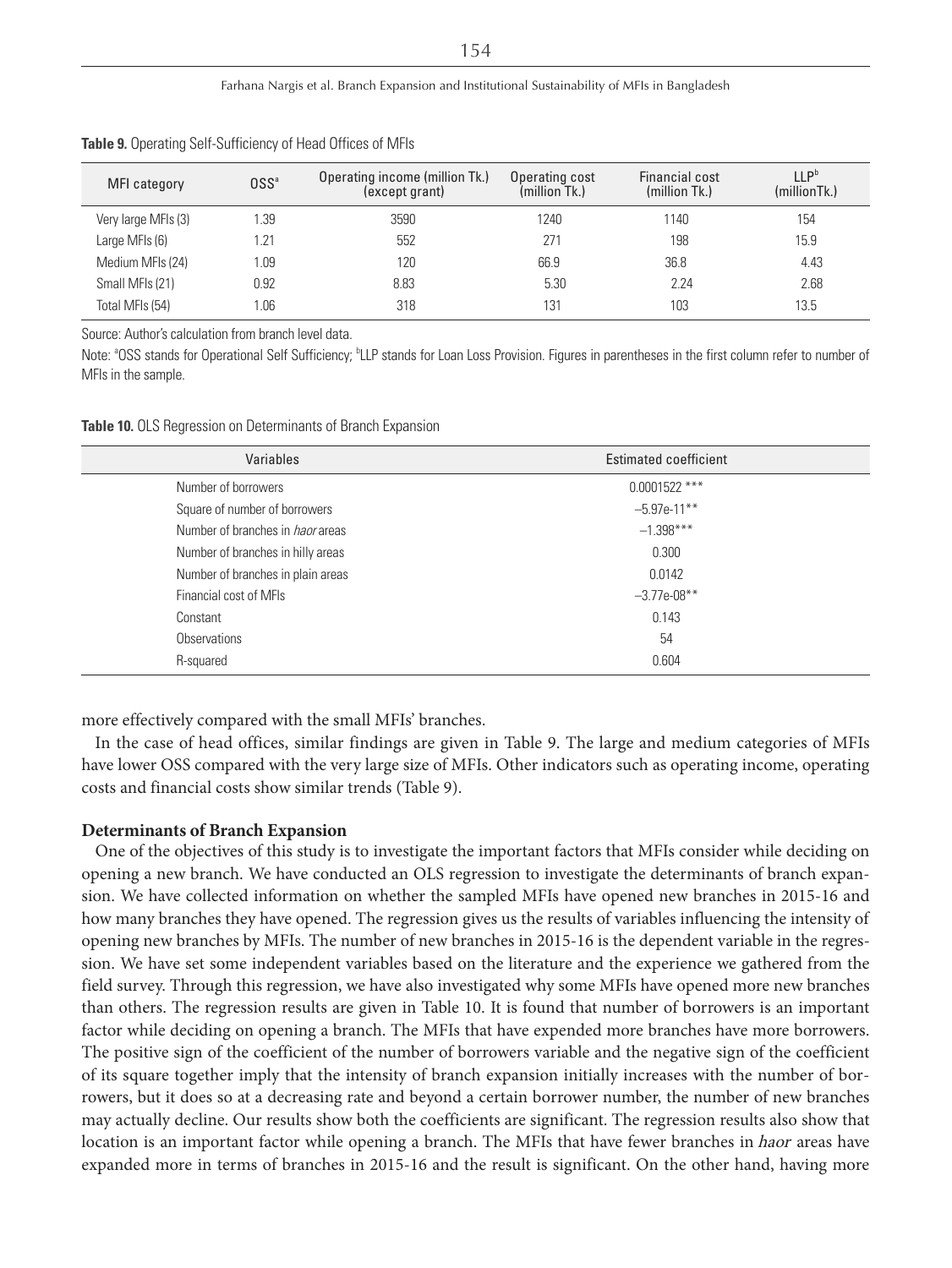branches in hilly areas and plain areas may have positive impact on branch expansion although the coefficient is statistically insignificant. Another important factor is costs; and financial cost is inversely related to branch expansion. The MFIs that could open more new branches in 2015-16 have managed to keep their financial cost low.

We have also analysed whether there is any impact on sustainability if MFIs keep on opening new branches. The graphs below show the number of branches opened by the MFIs in 2016 on the horizontal axis and OSS of the MFIs on the vertical axis. The four graphs represent four different categories of MFIs such as very large, large, medium and small. We find a non-linear relationship. The OSS increases as the number of new branches increases except for the small MFIs. However, it does increase at a decreasing rate for the MFIs of three categories except smaller ones. At the aggregate level, we find that when MFIs have opened about 30 new branches, OSS has started to decline. This somewhat gives an indication that on an average MFIs may open 30 branches per year to keep its operation sustainable. However, this is a combined analysis of all MFIs; hence the implications are not applicable for different categories of MFIs. Hence, it is important to note that the size of MFIs matters while deciding on opening a branch.

Figure 3 shows that for very large and large MFIs, OSS has declined after opening around 25 new branches. However, the result is different for medium sized MFIs. We find that OSS has started declining after opening around 15 branches in 2016. This shows that probably medium sized MFIs can open 15 new branches on average per year if everything remains unchanged to keep its operation sustainable. On the other hand, for small MFIs the figure shows different results. The OSS keeps on declining as the small MFIs keep on increasing the branch number. It is because small MFIs already suffer from shortage of funds. When it expands the number of branches, financial cost increases and hence OSS declines as it is difficult for small MFIs to generate revenue from the new branch to start with. Moreover, we find that OSS has increased after opening about four branches. This shows that probably after this point the average cost starts declining and the branches start generating profit in the aggregate. Therefore, for small MFIs the number of new branches should be more than four if they want to be sustainable.

On the other hand, the very large and large MFIs already have slow growth rate of expansion as they are somewhat saturated operating for more than 25 years in this field. Probably opening more branches beyond 25 per year will hamper the OSS of these MFIs. The small MFIs have still long way to go to achieve that growth level. They need to expand their operation and need to attract more borrowers to be operationally sustainable.

# WAY FORWARD AND CONCLUDING REMARKS

The analysis of this study shows that just establishing a new branch is not enough for providing financial services to the poor people.The sustainability of MFIs in the long run is also important in this regard. Otherwise, the efforts towards opening new branches may become counter-productive which would require provision of subsidies/grants for operation or these may have to be merged with other branches or may have to be closed down. It is important, therefore, for MFIs to take a rational decision regarding when to open a new branch or whether it would be efficient to serve a specific location by extending the coverage of an existing branch. As MFIs seek to reach as many poor people as possible, therefore, it is important to constantly look for possible cost reductions or reallocations in order to operate profitably and become economically viable.

The main thrust of the study is to explore the factors that are considered in practice while deciding on opening a new branch by MFIs so that the expected positive benefits are realised. Specifically, we have analysed MFIs of different sizes (small, medium, largeand giant) in terms of their sustainability parameters in relation to branch expansion and related decisions. When we analyse the main reasons and determinants of branch expansion, it is found that the giant MFIs perceive economic profitability as the main reason for expanding branches. On the other hand, the large, medium and small MFIs expand branches because they think it is expensive to continue the operation of the existing branches if they do not open new branches. Initially, it may not be profitable to op-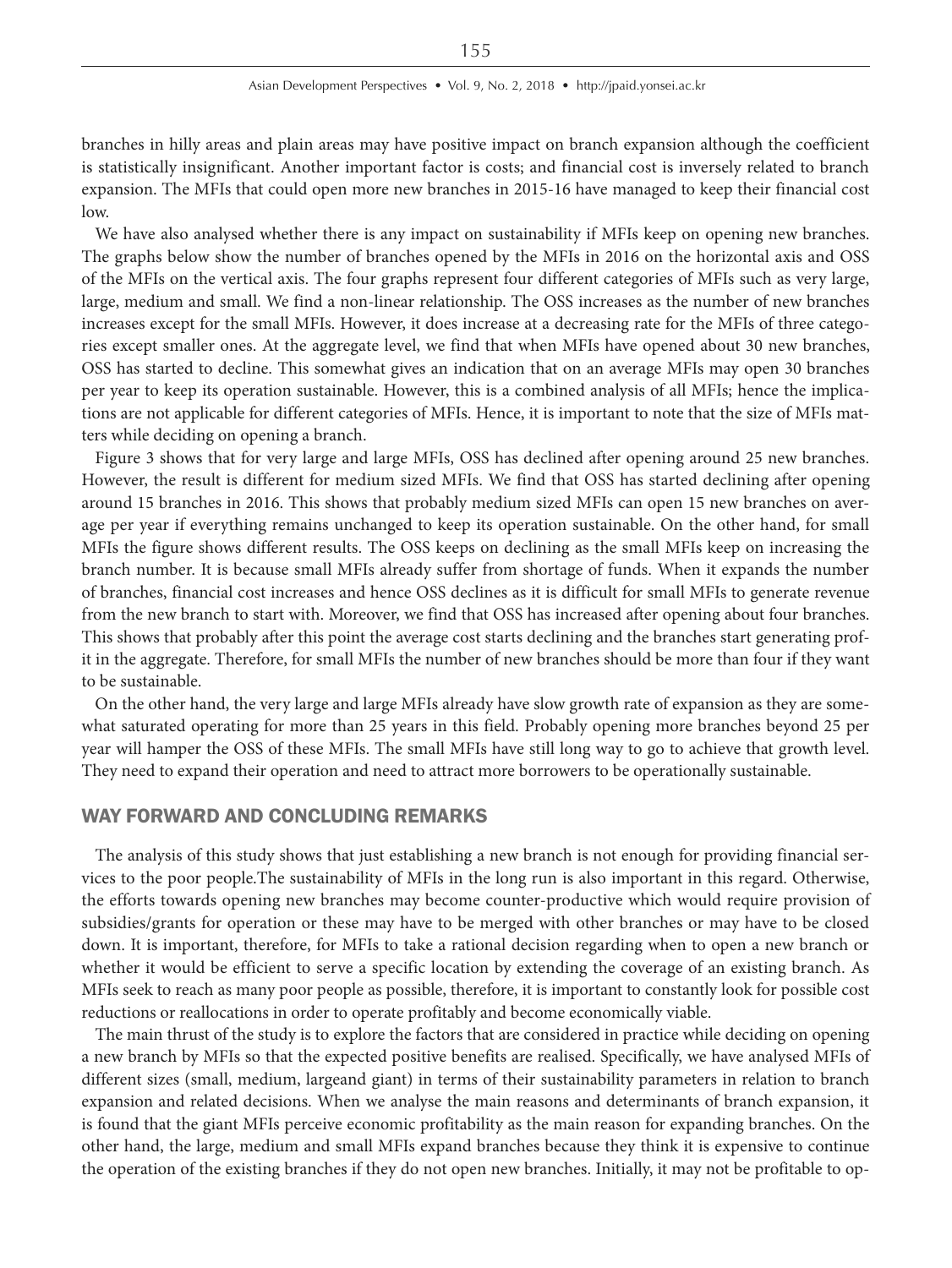Farhana Nargis et al. Branch Expansion and Institutional Sustainability of MFIs in Bangladesh



**Fig. 3.** Determinants of Sustainability of MFIs. Source: Author's survey data.

erate new branches for these MFIs but they are eager to open because they do not want to increase the operating cost of existing branches. Around 40 percent of large and medium MFIs and 32 percent of small MFIs report this as the main reason for branch expansion. It is important to note that large and medium MFIs also expand branch for operating new programs.

To enhance the outreach in remote areas and provide efficient services to existing borrowers, MFIs need cost effective channels. In this case, mobile financial services can be the best options. The MFIs may establish partnerships with mobile phone operators to reach the unbanked low income people. Interestingly, majority of our surveyed MFIs never managed lending and borrowing activities with the help of mobile banking. However, only around 14 percent of the small MFIs have done this and around 18 percent of this group think that this may be a profitable option rather than opening a new branch as it can reduce the transaction costs and save time. However, some also think that operating branch activities through mobile phone will reduce direct communications with the beneficiaries and it may also increase the risk of loan default.

The study also finds that very large and medium categories of MFIs' branches are 'highly receptive to branch expansion'. In almost five out of six expansion related questions, branch managers show positive responses. The findings of the study indicate that the number of potential borrowers is positively and significantly related to the decision of branch expansion. The results also show that those MFIs could expand more in terms of branches whose financial costs are relatively low.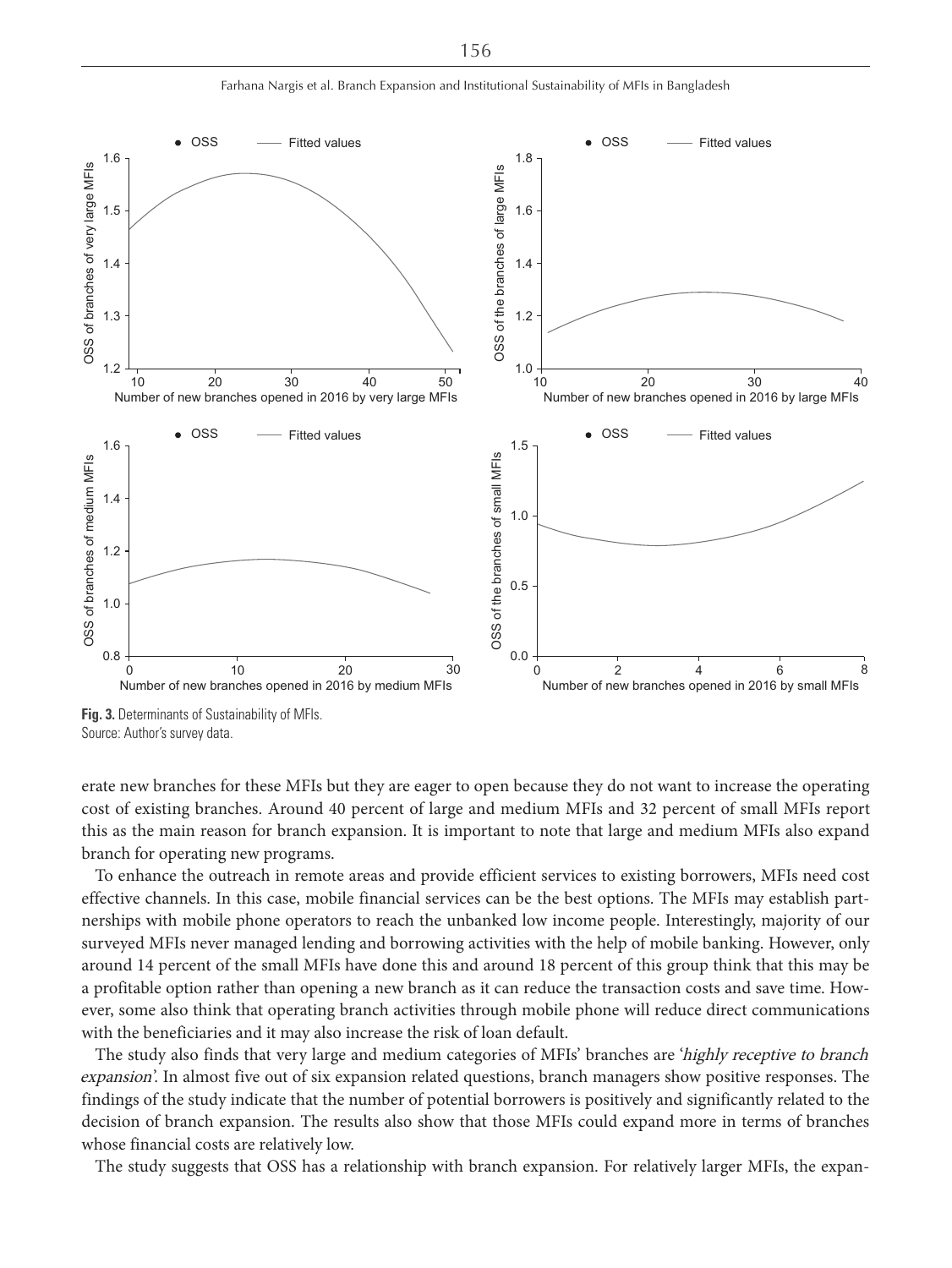sion needs to be slowed down after a certain point. For example, the analysis of the study shows that for giant and large MFIs after opening 25 branches, OSS starts to decline whereas for small MFIs the scenario is different. The small MFIs are required to open at least four branches per year to be operationally sustainable.

The present study brings out the challenge that many developing countries face in providing efficient financial services in rural areas. Overall, in order to increase access to financial services in remote areas, expanding MFIs' branches is one of the powerful tools as the poor people prefer physical existence of institutions for money transaction. Based on the findings, several recommendations may be drawn:

**• Regional factor:** The findings of the study reveal that all MFIs irrespective of their size tend to have more branches in plain areas. However, for expanding financial services, it is necessary to establish branches in remote areas rather than in convenient areas only. This will reduce the transportation cost of borrowers and will increase their self-reliance. However, setting up new branches in remote areas also requires higher costs as it is risky to operate the borrowing activities in remote areas considering the geographical characteristics. In this regard, MFIs can adopt cross-subsidisation policies to make the operation sustainable as a whole.

**• Market research:** The findings suggest that market research is an important factor for consideration by MFIs before opening a new branch. However, the result shows that small MFIs are less interested to conduct market research in this regard compared with larger MFIs.They also have fewer tendencies to follow any institutional guidelines while opening a new branch. The study also finds that small MFIs are less operationally sustainable than larger MFIs. The study suggests that if small MFIs conduct market research and follow appropriate guidelines probably it will help them to increase their OSS.

**• Partnerships with mobile operators:** The analysis shows that majority of MFIs do not prefer operating borrowing activities through mobile phone instead of a physical branch as they think operating branch activities through mobile phone will reduce their communications with the borrowers and it may also increase the risk of loan default. However, in many countries, mobile financial services by the MFIs have proven to be an effective tool of operation. Hence, providing digital and financial literacy to both MFI staff and borrowers and then pilots may be taken up on operating MFI activities digitally.

**• Sustainability and size of MFIs:** The study shows that OSS has a relationship with the expansion of branch and the relationship differs with respect to the size of MFIs. The study recommends that larger MFIs may probably consider restricting the number of new branches opened during a year to around 25 under existing circumstances; while, for medium MFIs, the number is found to be around 15. However, for the small MFIs the study recommends to expand the branches by at least four per year to keep operations sustainable. One must, however, keep in mind the limitations of the above conclusion which specifically relate to small size of the sample. For getting more reliable results, one needs to conduct deeper analysis with bigger samples.

**• Funding opportunities:** It is observed that branch expansion offers some advantages. For increasing the outreach in remote areas, branches need to sustain themselves in the long term. The study suggests that sometimes there is a need to provide financial support as MFIs often expand branches for operating new programs. Around 20 percent of large MFIs report this as a major reason. These findings have implications for refinancing institutions (e.g. PKSF) and development agencies for reshaping the support mechanisms for MFIs for poverty alleviation and special program implementation.

# REFERENCES

- Burgess, R., & Pande, R. (2005). Can rural banks reduce poverty? Evidence from the Indian social banking experiment. American Economic Review. 95(3): 780-795.
- Carlson, M., & Mitchener, K. J. (2005). Branch banking, bank competition, and financial stability (No. w11291). National Bureau of Economic Research.
- Churchill, C., & Frankiewicz, C. (2006). Making microfinance work: Managing for improved performance. International Labour Organization.
- Khandker, S. R., Khalily, M. B., & Khan, Z. H. (1995). Grameen Bank: performance and sustainability (Vol. 306). World Bank Publications